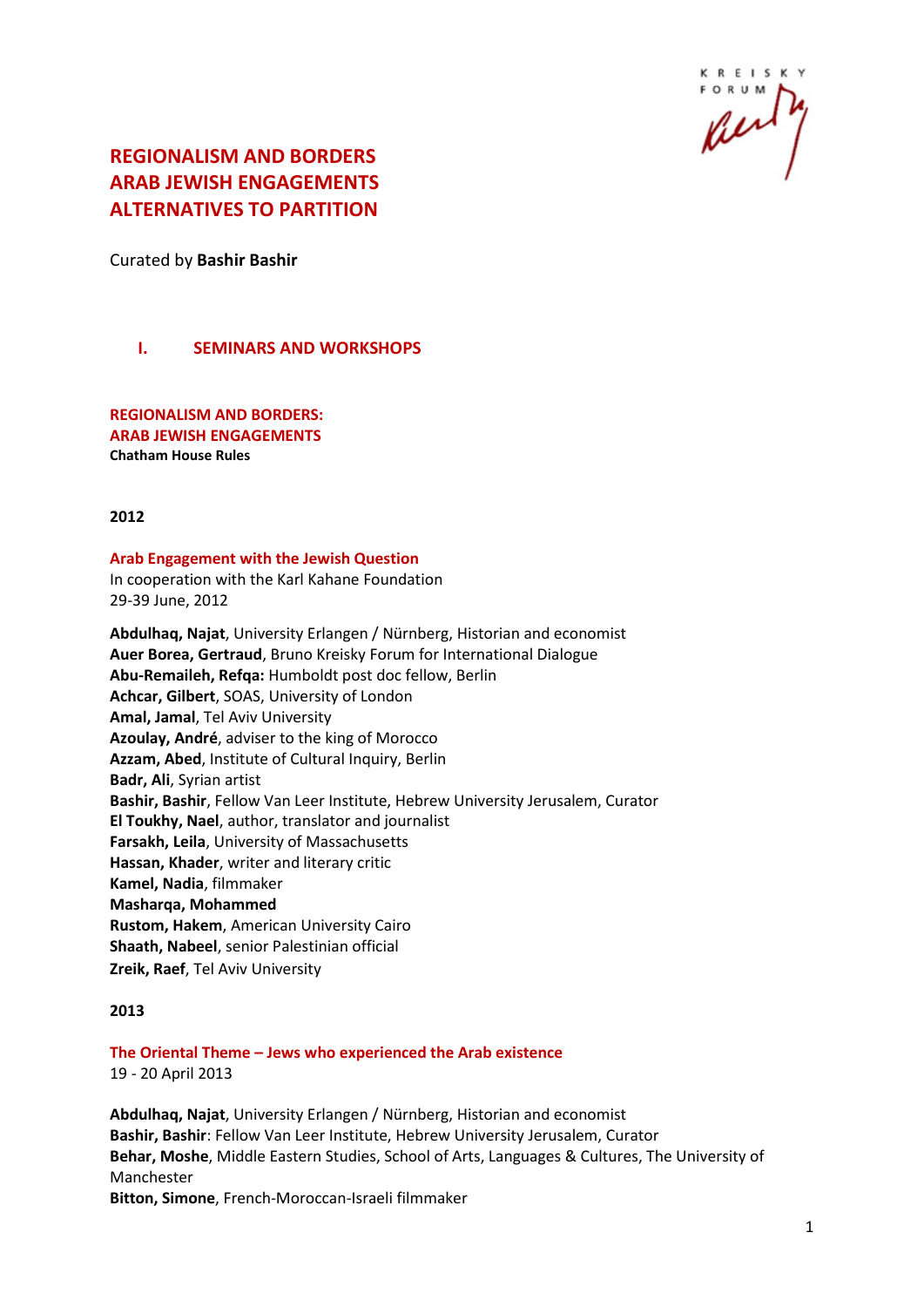KREISK

**Burg, Avraham**, Author and Senior Fellow of BKF **Cohen, Martine**, Groupe Sociétés, Religions, Laïcités, CNRS-EPHE **Klein, Menachem**, Bar Ilan University **Klug, Brian**, Senior Research Fellow & Tutor in Philosophy at St. Benet's Hall, Oxford and a member of the philosophy faculty at Oxford University **Penslar, Derek J.** FRSC, Samuel Zacks Professor of Jewish History, University of Toronto Stanley Lewis Professor of Israel Studies, University of Oxford **Rose, Jacqueline**, Professor of English at Queen Mary, University of London **Rosenman Anny, Dayan**, Maitre de Conférence (Associate Professor) Université Paris 7 – Denis Diderot **Sasson, Hillel Ben**, Hebrew University

#### **2014**

**Arab Engagement with the Jewish Question, Jewish Engagement with the Arab Question**  6-8 February 2014

**Auer, Gertraud**: Secretary General, Bruno Kreisky Forum **Bashir, Bashir**: Van Leer Institute, Jerusalem **Behar, Moshe**: Middle Eastern Studies, School of Arts, Languages & Cultures, The University of Manchester **Ben Sasson, Hillel**: Hebrew University of Jerusalem **Cohen, Hillel**: Hebrew University of Jerusalem **Goldberg, Amos**: Hebrew University of Jerusalem **Kahane, Patricia:** Karl Kahane Foundation **Klug, Brian**: Senior Research Fellow & Tutor in Philosophy at St. Benet's Hall, Oxford and a member of the philosophy faculty at Oxford University **Penslar, Derek**: FRSC, Samuel Zacks Professor of Jewish History, University of Toronto Stanley Lewis Professor of Israel Studies, University of Oxford **Raz-Krakotzkin, Amnon**: Ben Gurion University **Rose, Jacqueline**: Professor of English at Queen Mary, University of London **Yonah, Yossi**: Ben Gurion University

#### **Arab Engagement with the Jewish Question, Jewish Engagement with the Arab Question**  21-22 November 2014

**ABDULHAQ NAJAT:** Researcher, Berlin **ABU-REMAILEH, Refqa:** Humboldt post doc fellow, Berlin **ACHCAR, Gilbert:** SOAS, University of London **AL-AZMEH, Aziz:** European University Budapest **ANIDJAR, Gil:** Columbia University, Belgrade **AUER BOREA D'OLMO, Gertraud:** Bruno Kreisky Forum for International Dialogue **AZZAM, Abed** Institute of Cultural Inquiry, Berlin **BASHIR, Bashir:** Van Leer Institute, Jerusalem **BEHAR, Moshe:** University of Manchester **BEN SASSON, Hillel:** Hebrew University of Jerusalem **BURG, Avraham:** Author and Senior Fellow of BKF **COHEN, Hillel:** Hebrew University of Jerusalem **DAKWAR, Azar**: Sikkuy Project Coordinator, Haifa **FARSAKH, Leila:** University of Massachusetts **GOLDBERG, Amos:** Hebrew University of Jerusalem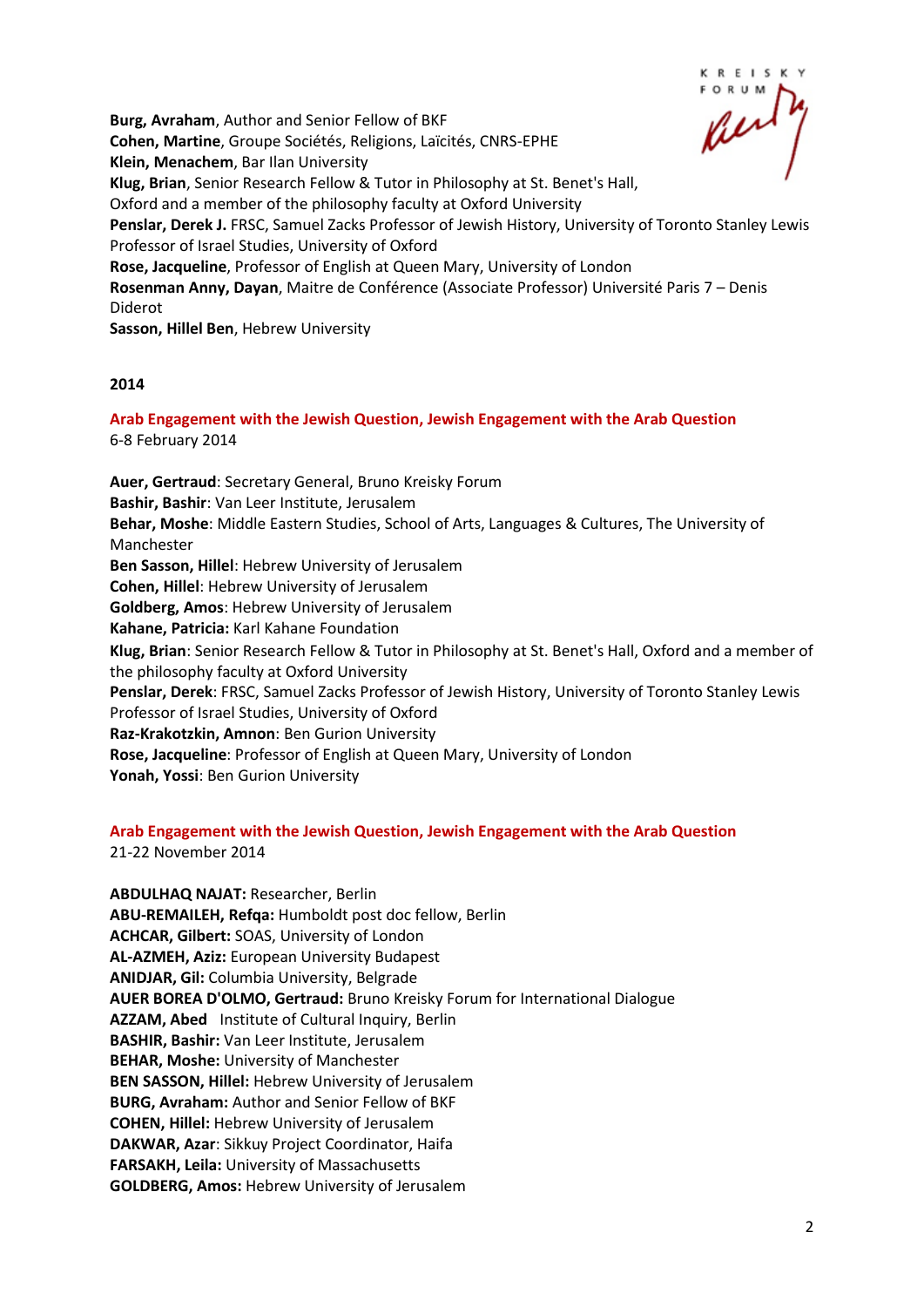KREISKY

**JAMAL, Amal:** Tel Aviv University **KAHANE, Patricia:** Karl Kahane Foundation **KHOURY, Elias:** Lebanese novelist, playwright, critic and a prominent public intellectual **LERMAN, Tony:** Honorary Fellow, Parkes Institute, University of Southampton **MARSAWI, Maram:** Wissenschaftskolleg **RAZ KRAKOTZKIN, Amnon:** Ben-Gurion University **ROSE, Jacqueline:** University of London **RUSTOM, Hakem:** American University Cairo **SETTER, Shaul:** Tel Aviv University **SHENHAV, Yehouda:** Tel Aviv University **ZREIK, Raef:** Tel Aviv University

#### **Bi-nationalism in Israel/Palestine**

18 -20 June 2015

**ABDULHAQ NAJAT:** Researcher, Berlin **ABU-REMAILEH, Refqa:** Humboldt post doc fellow, Berlin **ACHCAR, Gilbert:** SOAS, University of London **AL-AZMEH, Aziz:** European University Budapest **AUER BOREA D'OLMO, Gertraud:** Bruno Kreisky Forum for International Dialogue **BASHIR, Bashir:** Van Leer Institute, Jerusalem **BEHAR, Moshe:** University of Manchester **COHEN, Hillel:** Hebrew University of Jerusalem **DAKWAR, Azar**: Sikkuy Project Coordinator, Haifa **FARSAKH, Leila:** University of Massachusetts **GANS, Chaim**: Tel Aviv University **GHANIM, Honaida**: MADAR, The Palestinian Forum for Israeli Studies **GOLDBERG, Amos:** Hebrew University of Jerusalem **JAMAL, Amal:** Tel Aviv University **KHOURY, Elias:** Lebanese novelist, playwright, critic and a prominent public intellectual **KLEIN, Menachem**, Bar Ilan University **KLUG, Brian**, Senior Research Fellow & Tutor in Philosophy at St. Benet's Hall, Oxford and a member of the philosophy faculty at Oxford University **LERMAN, Tony:** Honorary Fellow, Parkes Institute, University of Southampton **MARSAWI, Maram:** Wissenschaftskolleg **ODEH, Ayman**: Joint List MK **PENSLAR, Derek:** University of Toronto **RAZ KRAKOTZKIN, Amnon:** Ben-Gurion University **ROSE, Jacqueline:** University of London **SETTER, Shaul:** Tel Aviv University **SHANI, Ornit**: University of Haifa **SHENHAV, Yehouda:** Tel Aviv University **SHUMSKY, Dimitry**: Hebrew University **ZAHALKA, Jamal**: Joint List MK **ZREIK, Raef:** Tel Aviv University **ZOMLOT, Husam:** Bir Zeit University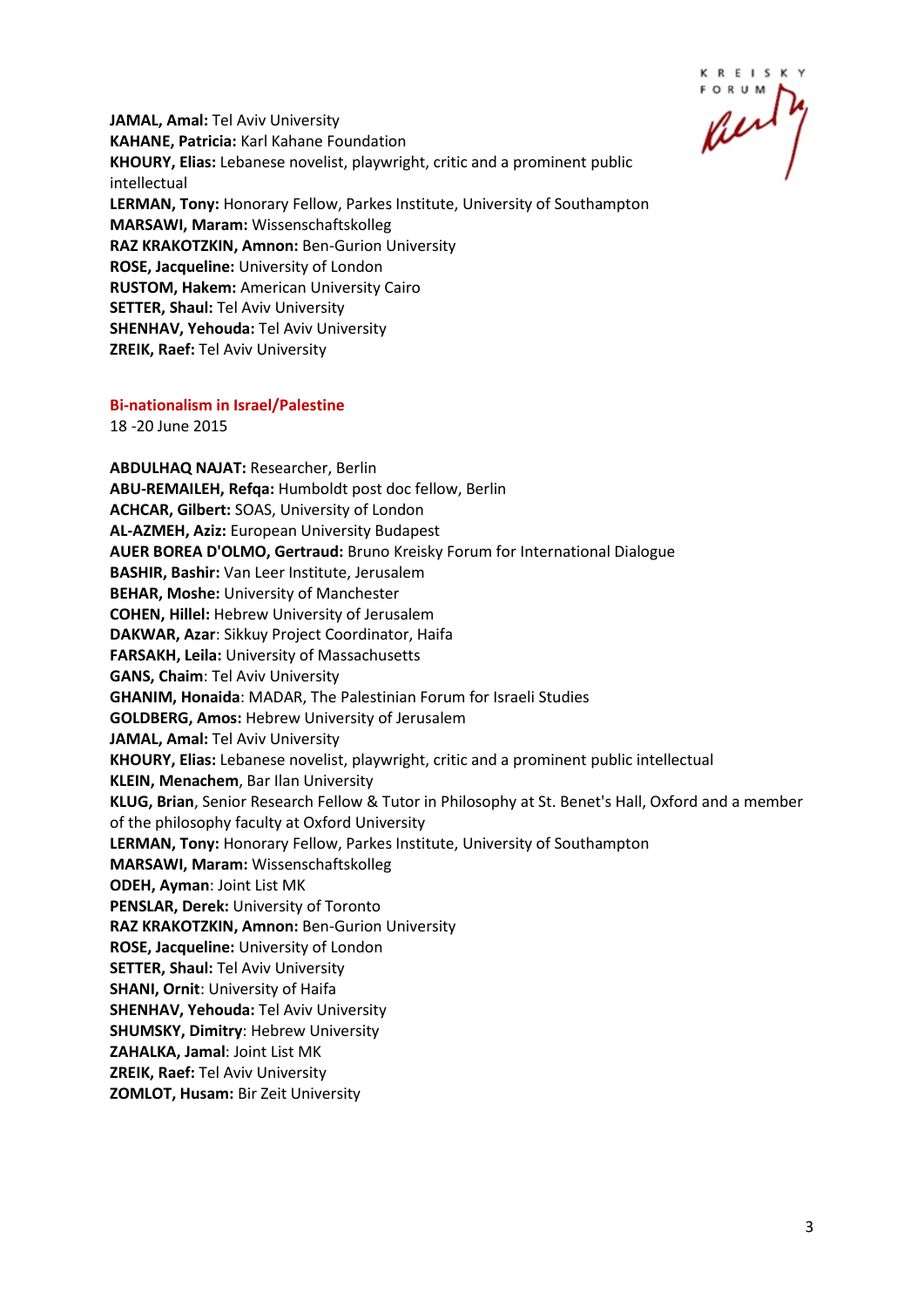R E I S K

#### **Interrogating Nationalism: The Arab Jew**

19 -21 November 2015

**ABDULHAQ NAJAT:** Researcher, Berlin **ACHCAR, Gilbert:** SOAS, University of London **AL-RUSTOM, Hakem:** American University Cairo **ANIDJAR, Gil:** Columbia University **AUER BOREA D'OLMO, Gertraud:** Bruno Kreisky Forum for International Dialogue **AZOULAY, André:** Rabat, Morocco **BASHIR, Bashir:** Van Leer Institute, Jerusalem **BEHAR, Moshe:** University of Manchester **COHEN, Hillel:** Hebrew University of Jerusalem **DAKWAR, Azar**: Sikkuy Project Coordinator, Haifa **FARSAKH, Leila:** University of Massachusetts **JAMAL, Amal:** Tel Aviv University **KHOURY, Elias:** Lebanese novelist, playwright, critic and a prominent public intellectual **KLUG, Brian**, Senior Research Fellow & Tutor in Philosophy at St. Benet's Hall, Oxford and a member of the philosophy faculty at Oxford University **LERMAN, Tony:** Honorary Fellow, Parkes Institute, University of Southampton **MARSAWI, Maram:** Wissenschaftskolleg **RAZ KRAKOTZKIN, Amnon:** Ben-Gurion University **ROSE, Jacqueline:** University of London **SHENHAV, Yehouda:** Tel Aviv University **SHOHAT, Ella**: New York University **ZREIK, Raef:** Tel Aviv University

#### **Interrogating Nationalism**

2 - 4 June 2016

**ACHCAR, Gilbert:** SOAS, University of London **AL-RUSTOM, Hakem:** American University Cairo **ANIDJAR, Gil:** Columbia University **AUER BOREA D'OLMO, Gertraud:** Bruno Kreisky Forum for International Dialogue **BASHIR, Bashir:** Van Leer Institute, Jerusalem **BEHAR, Moshe:** University of Manchester **COHEN, Hillel:** Hebrew University of Jerusalem **DAKWAR, Azar**: Sikkuy Project Coordinator, Haifa **FARSAKH, Leila:** University of Massachusetts **GHAZAL, Amal**: Associate Professor at the Departement of History at Dalhousie University, Halifax, Canada **JAMAL, Amal:** Tel Aviv University **KAHANE, Patricia:** President of the Karl Kahane Foundation, Member of Board, Bruno Kreisky Forum **KHERIGI, Intissar**: Tunisian-British researcher and a PhD student at Sciences Po Paris **KHOURY, Elias:** Lebanese novelist, playwright, critic and a prominent public intellectual **KLUG, Brian**, Senior Research Fellow & Tutor in Philosophy at St. Benet's Hall, Oxford and a member of the philosophy faculty at Oxford University **LABIDI MAIZA, Mehrezia**: Tunisian politician, member of the Tunisian Government: Committee For Women, Family, Children and the Elderly **LERMAN, Tony:** Honorary Fellow, Parkes Institute, University of Southampton **MARSAWI, Maram:** Wissenschaftskolleg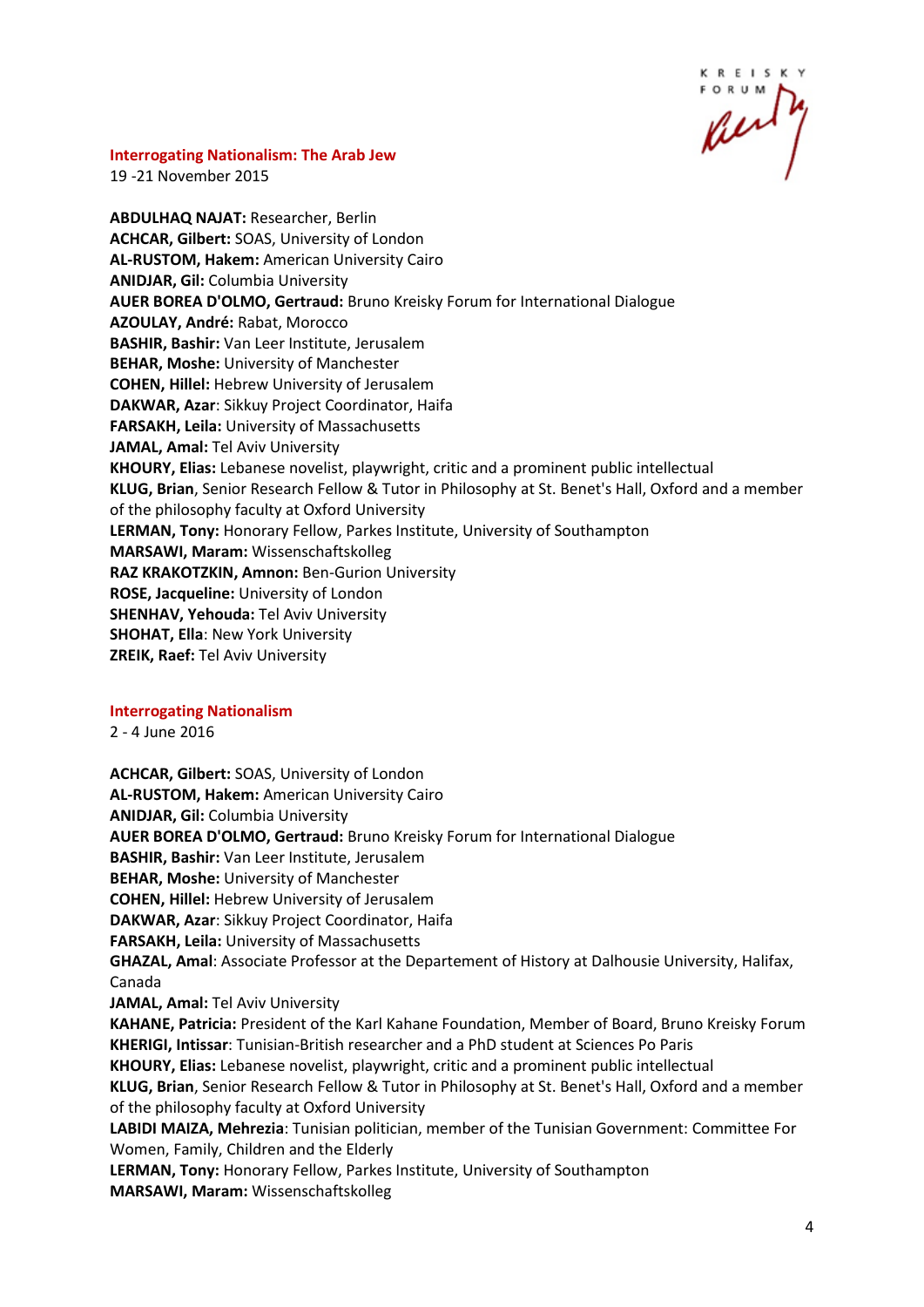KREISK

**RAZ KRAKOTZKIN, Amnon:** Ben-Gurion University **SHENHAV, Yehouda:** Tel Aviv University **SHOHAT, Ella**: New York University **SUSSKIND-WEINBERGER, Simone Rose:** President and founder of A.I.M. (Actions in the Mediterranean) **ZREIK, Raef:** Tel Aviv University

#### **Regionalism and Borders**

1-4 December 2016

**ABU-REMAILEH, Refqa:** Humboldt post doc fellow, Berlin **AL-RUSTOM, Hakem:** American University Cairo **ANIDJAR, Gil:** Columbia University **AUER BOREA D'OLMO, Gertraud:** Bruno Kreisky Forum for International Dialogue **BASHIR, Bashir:** Van Leer Institute, Jerusalem **BEHAR, Moshe:** University of Manchester **COHEN, Hillel:** Hebrew University of Jerusalem **DAKWAR, Azar**: Sikkuy Project Coordinator, Haifa **EVRI, Yuval**: Postdoctoral researcher at SOAS-University of London **FADIL, Nadia**: KU Leuven **FARSAKH, Leila:** University of Massachusetts **GHAZAL, Amal**: Associate Professor at the Departement of History at Dalhousie University, Halifax, Canada **JAMAL, Amal:** Tel Aviv University **KAHANE, Patricia:** President of the Karl Kahane Foundation, Member of Board, Bruno Kreisky Forum **KHERIGI, Intissar**: Tunisian-British researcher and a PhD student at Sciences Po Paris **KHOURY, Elias:** Lebanese novelist, playwright, critic and a prominent public intellectual **KLUG, Brian**, Senior Research Fellow & Tutor in Philosophy at St. Benet's Hall, Oxford and a member of the philosophy faculty at Oxford University **LABIDI MAIZA, Mehrezia**: Tunisian politician, member of the Tunisian Government: Committee For Women, Family, Children and the Elderly **LERMAN, Tony:** Honorary Fellow, Parkes Institute, University of Southampton **MARSAWI, Maram:** Wissenschaftskolleg **RAZ KRAKOTZKIN, Amnon:** Ben-Gurion University **SHENHAV, Yehouda:** Tel Aviv University **SHOHAT, Ella**: New York University **SUSSKIND-WEINBERGER, Simone Rose:** President and founder of Actions in the Mediterranean **ZREIK, Raef:** Tel Aviv University

# **A World of Difference: 100 Years Sykes-Picot and Balfour Declaration**

22 -24 June 2017

**Abu- Remaileh Refqa,** Humboldt Post Doc Fellow, Berlin **Anidjar Gil,** Professor in the Departments of Religion and Middle Eastern, South Asian and African Studies (MESAAS) at Columbia University **Auer Borea d'Olmo Gertraud,** General Secretary of Bruno Kreisky Forum for International Dialogue, Vienna **Bashir Bashir,** BKF Senior fellow, Professor at Open University Israel, Research Fellow at Van Leer Jerusalem Institute

**Behar Moshe,** Pears Senior Lecturer In Israeli and Middle Eastern Studies, University of Manchester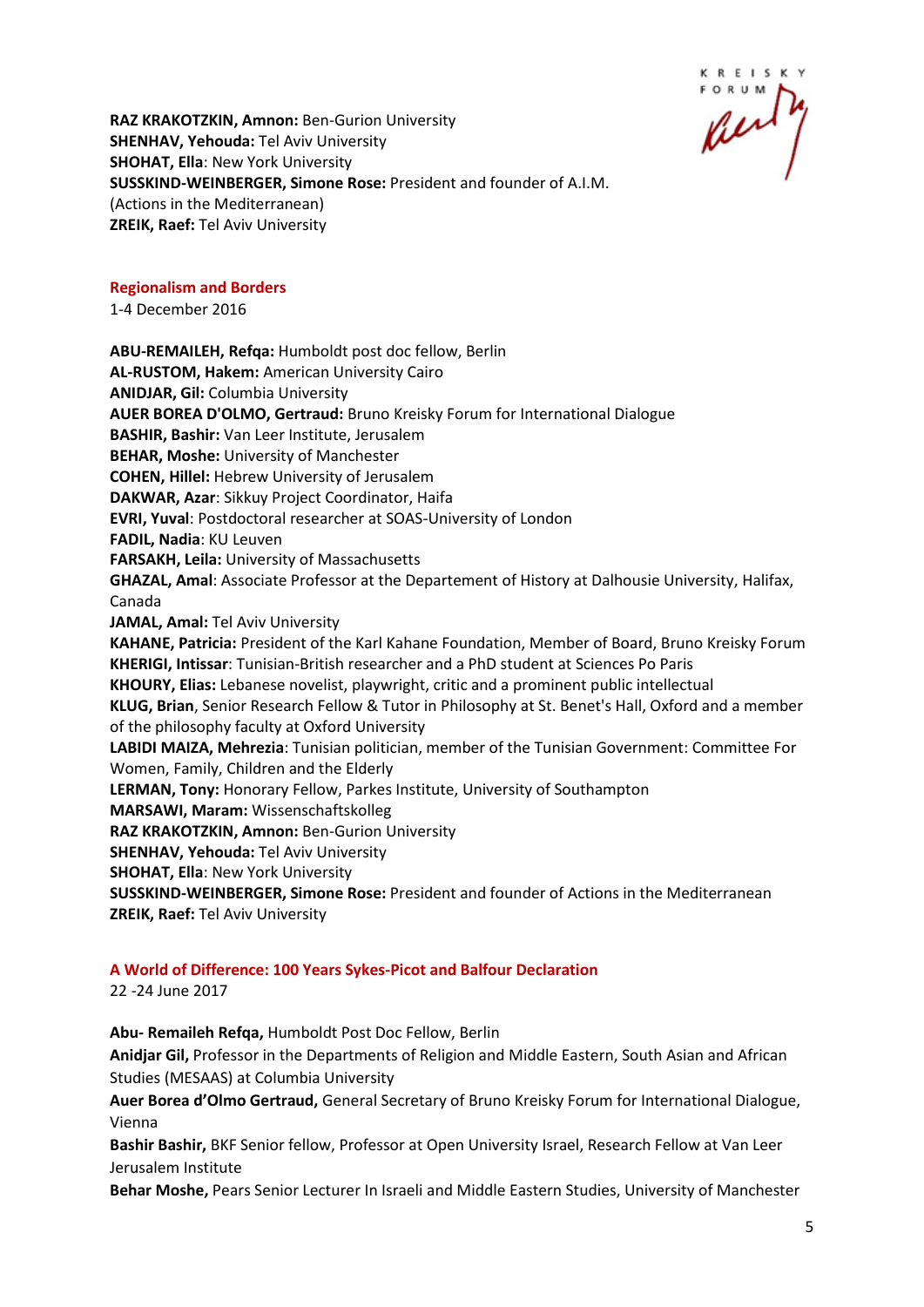**Ben-David Anat,** Department of Sociology, Political Science and Communication at The Open University of Israel, Ra'anana **Cohen Hillel,** Senior Lecturer and Research Fellow, Hebrew University of Jerusalem **Dakwar Azar,** BKF Fellow, PhD researcher and teaching fellow at Brussels School of International Studies and University of Kent **Fadil Nadia,** Interculturalism, Migration and Minorities Research Centre, KU Leuven **Farsakh Leila,** Political economist, Associate Professor of Political Science at University of Massachusetts, Boston **Fitoussi Margaux,** Graduate Student at Columbia University, Department of Anthropology **Jamal Amal,** Chair of the Department of Political Science at Tel Aviv University, Head of the Walter Leibach Institute **Jarjour Tala,** Assistant Professor of Music, Concurrent Assistant Professor in Anthropology, University of Notre Dame, Indiana **Khoury Elias,** Lebanese novelist, playwright, critic and intellectual **Obeid Michelle,** Lecturer in Social Anthropology at University of Manchester **Raheb Viola,** University of Vienna, Senior Fellow Bruno Kreisky Forum **Raz-Krakotzkin Amnon,** Academic Director of the Jewish Culture and Identity unit at Van Leer Institute, Jerusalem **Rustom Hakem,** Assistant Professor, Alex Manoogian Professor of Modern Armenian History at University of Michigan

**Salaymeh Lena,** The Buchmann Faculty of Law, Tel Aviv University

**Shenhav Yehouda,** Head of advanced studies in the Van Leer Jerusalem Institute

**Zreik Raef,** Fellow at the Minerva Centre for the Humanities, Tel Aviv University

#### **Jewish Sovereignty Reconsidered**

9 - 11 February 2018

**ABU-REMAILEH Refqa**: Humboldt Post Doc Fellow, Berlin; Projects Director, Palestine-Israel Oxford Research Group, London

**AL-RUSTOM Hakem**: Assistant Professor, Alex Manoogian Professor of Modern Armenian History, University of Michigan

**ANIDJAR Gil**: Professor at the Departments of Religion and Middle Eastern, South Asian and African Studies (MESAAS), Columbia University

**AUER BOREA d'OLMO Gertraud**: General Secretary of Bruno Kreisky Forum for International Dialogue, Vienna

**BASHIR Bashir**: , BKF Senior fellow, Professor at Open University Israel, Research Fellow at Van Leer Jerusalem Institute

**BEHAR Moshe**: Senior Lecturer in Middle Eastern Studies, University of Manchester

**BINERARROYOKALIN Zerrin**: Post-Doc Fellow at the Department of Social Anthropology, University of Cambridge

**BOU-ALI Nadia**: Assistant Professor at the Department of Civilization Studies Program, American University of Beirut

**COHEN Hillel**: Senior Lecturer and Research Fellow, Hebrew University of Jerusalem

**DAKWAR Azar**: BKF Fellow, PhD researcher and teaching fellow at Brussels School of International Studies and University of Kent

**FADIL Nadia**: Interculturalism, Migration and Minorities Research Centre, Katholieke Universiteit Leuven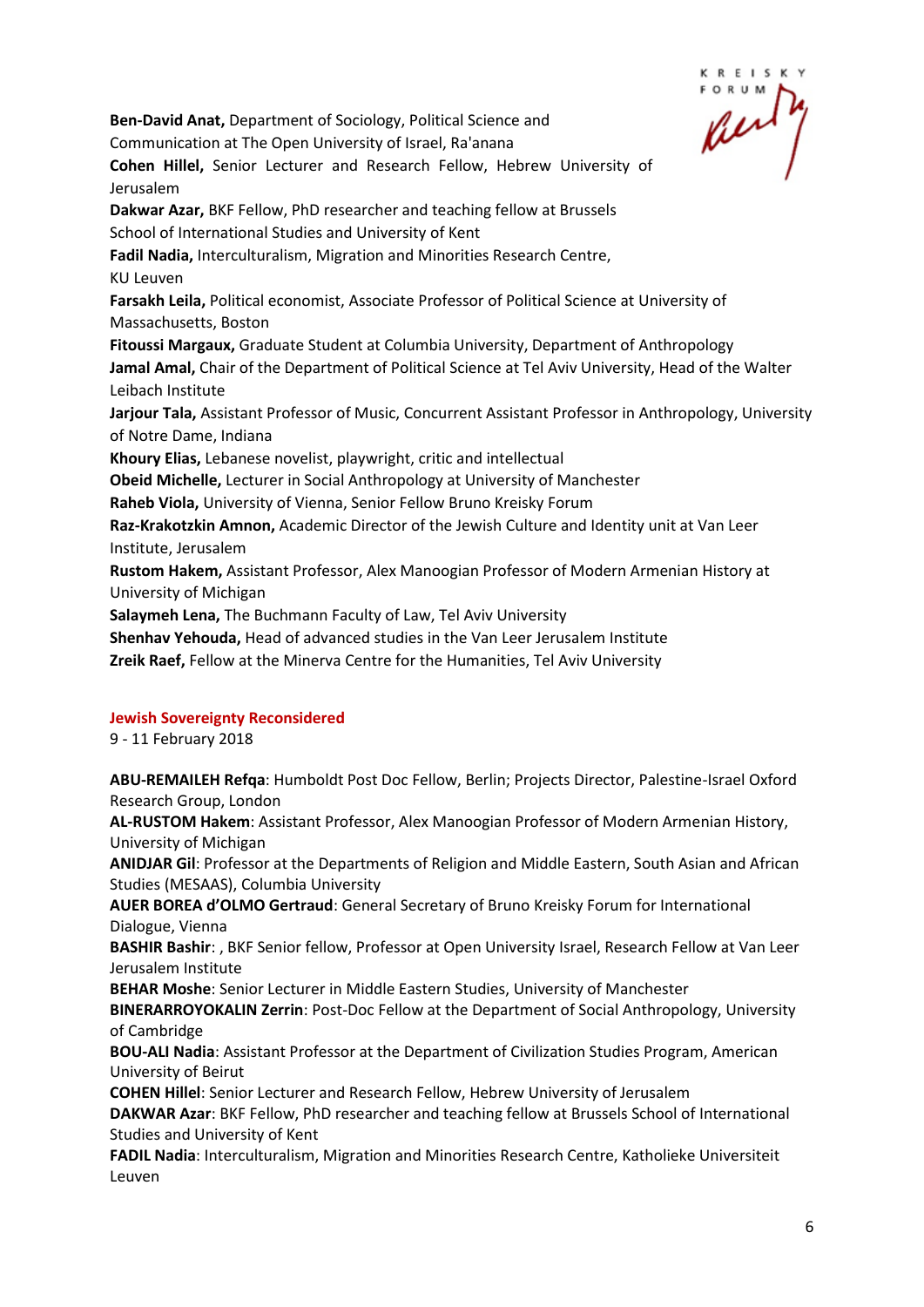**FARSAKH Leila**: Political economist, Chair and Associate Professor of Political Science, College of Liberal Arts, University of Massachusetts Boston



**JAMAL Amal**: Head of International Graduate Program in Political Science and Political Communication, Tel Aviv University; Head of the Walter Leibach Institute

**JONES Meirav**: Post Doc Fellow at Herbert D. Katz Center for Advanced Judaic Studies, University of Pennsylvania

**KHALIDI Rashid**: Edward Said Professor of Arab Studies, Department of History, Columbia University, New York

**RAZ-KRAKOTZKIN Amnon**: Chair and Professor at the Department of Jewish history, Ben-Gurion University, Be'er Sheva; Academic Director of the Jewish Culture and Identity unit at Van Leer Institute, Jerusalem

**SHENHAV Yehouda**: Professor at the Department of Sociology and Anthropology, Tel Aviv University; Head of advanced studies in the Van Leer Jerusalem Institute

**SHOHAT Ella**: Professor at the Departments of Art & Public Policy, Middle Eastern & Islamic Studies, Tisch School of the Arts, New York University

**ZREIK Raef**: Fellow at the Minerva Centre for the Humanities, Tel Aviv University

#### **Decolonizing Europe: Race, Religion and Secular Warfare**

30 November – 1 December 2018

**ABU-REMAILEH Refqa**: Assistant Professor in Arabic Studies, Freie Universität Berlin **AL HAJ SALEH Yassin**: Writer, intellectual and former political prisoner, currently fellow at Wissenschaftskolleg Berlin

**AMER-MEZIANE Mohamed**: Associate Professor of German classic philosophy at the University Paris 1 and Member of the drafting Committee of *Multitudes*

**ANIDJAR Gil**: Professor at the Departments of Religion and Middle Eastern, South Asian and African Studies (MESAAS), Columbia University

**AUER BOREA d'OLMO Gertraud**: General Secretary of Bruno Kreisky Forum for International Dialogue, Vienna

**BASHIR Bashir**: BKF Senior fellow, Senior Lecturer at Open University Israel, Research Fellow at Van Leer Jerusalem Institute

**BOUTELDJA Houria**: Political activist and Spokeswoman of the Parti des Indigènes de la République, anti-racist campaigner against Islamophobia and neo-colonialism

**COHEN Hillel**: Senior Lecturer and Research Fellow, Hebrew University of Jerusalem

**FADIL Nadia**: Associate Professor at Interculturalism, Migration and Minorities Research Centre, Katholieke Universiteit Leuven

**FARSAKH Leila**: Political economist, Chair and Associate Professor of Political Science, College of Liberal Arts, University of Massachusetts Boston

**JAMAL Amal**: Head of International Graduate Program in Political Science and Political

Communication, Tel Aviv University; Head of the Walter Leibach Institute

**KAPOOR Nisha**: Lecturer at the Department of Sociology of the University of York

**KHOURY Elias**: Novelist, playwright, critic and intellectual

**KRETZMER David**: Bruce W. Wayne Chair in International Law at the Faculty of Law of Hebrew University, Jerusalem

**RAZ-KRAKOTZKIN Amnon**: Chair and Professor at the Department of Jewish history, Ben-Gurion University, Be'er Sheva; Academic Director of the Jewish Culture and Identity unit at Van Leer Institute, Jerusalem

**SHENHAV Yehouda**: Professor at the Department of Sociology and Anthropology, Tel Aviv University; Head of advanced studies in the Van Leer Jerusalem Institute

**ZREIK Raef**: Fellow at the Minerva Centre for the Humanities, Tel Aviv University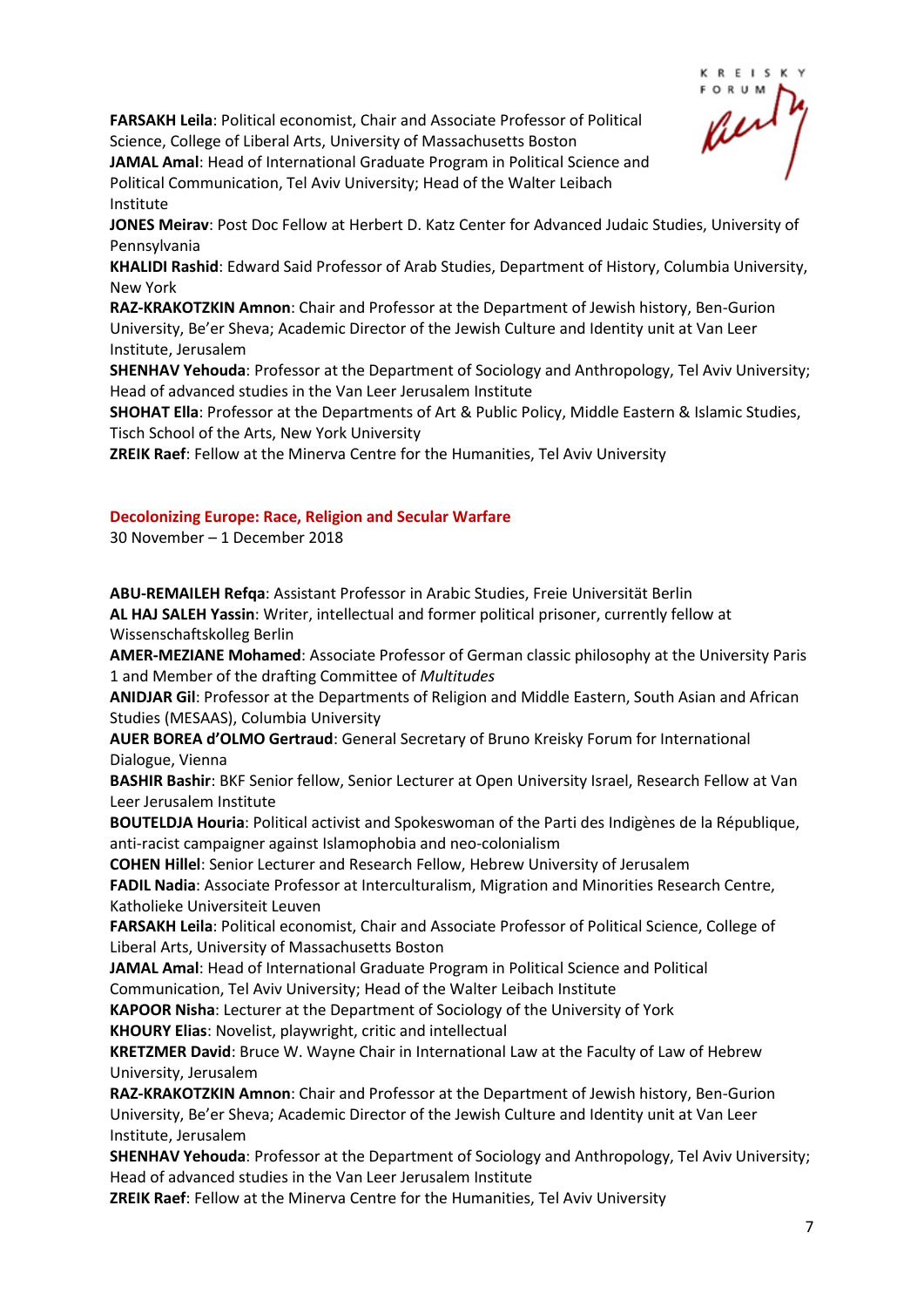

#### **Antisemitism and Islamophobia**

23-25 May 2019

**ACHCAR Gilbert**: Professor of Development Studies and International Relations, School of Oriental and African Studies, London

**AMIR MOAZAMI Schirin**: Professor at the Institute of Islamic Studies, Freie Universität Berlin **ANIDJAR Gil**: Professor at the Departments of Religion and Middle Eastern, South Asian and African Studies (MESAAS), Columbia University

**ANZISKA Seth**: Lecturer in Jewish-Muslim Relations and Historian of US/Middle East at University College London

**AUER BOREA D'OLMO Gertraud**: General Secretary of Bruno Kreisky Forum for International Dialogue, Vienna

**AZZAM Abed**: teaches philosophy at the University of Potsdam and the University of Marburg, affiliated with the Institute for Cultural Inquiry, Berlin

**BASHIR Bashir**: Associate Professor at Open University Israel, Senior Research Fellow at Van Leer Jerusalem Institute and Bruno Kreisky Forum

**BOUTELDJA Houria**: Political activist and Spokeswoman of the Parti des Indigènes de la République, anti-racist campaigner against Islamophobia and neo-colonialism

**DAKWAR Azar:** PhD researcher and teaching fellow at Brussels School of International Studies and University of Kent

**FADIL Nadia**: Associate Professor at Interculturalism, Migration and Minorities Research Centre, Katholieke Universiteit Leuven

**GÓRAK-SOSNOWSKA Katarzyna**: Associate Professor at the Department of Political Studies, Middle East and Central Asia Unit, SGH Warsaw School of Economics

**GOULD Rebecca:** Author, Professor and Research Fellow for Islamic World and Comparative Literature, University of Birmingham

**HAFEZ Farid:** lecturer and researcher at the Department of Political Science and Sociology, University of Salzburg

**KHOURY Elias**: Novelist, playwright, critic and intellectual

**KLUG Brian**: Senior Research Fellow & tutor in philosophy at St Benet's Hall, Oxford and member of the Faculty of Philosophy at Oxford University

**RAZ-KRAKOTZKIN Amnon**: Chair and Professor at the Department of Jewish history, Ben-Gurion University, Be'er Sheva; Academic Director of the Jewish Culture and Identity unit at Van Leer Institute, Jerusalem

**ROSE Jacqueline**: professor of Humanities and co-director at Birkbeck Institute for the Humanities, University of London

**ZREIK Raef**: Fellow at the Minerva Centre for the Humanities, Tel Aviv University

#### **Exile, Resistance And Universal Resonance**

19 - 20 November 2021

**Susan Abulhawa,** novelist, poet, essayist, scientist, activist

**Bashir Abu Manneh,** Reader in Postcolonial Literature, Director of the Centre for Postcolonial Studies, University of Kent

**Refqa Abu Remaileh,** Professor, Modern Arabic Literature and Film, Free University Berlin **Salim al-Beik,** writer, editor of *Romman* Cultural *Magazine*.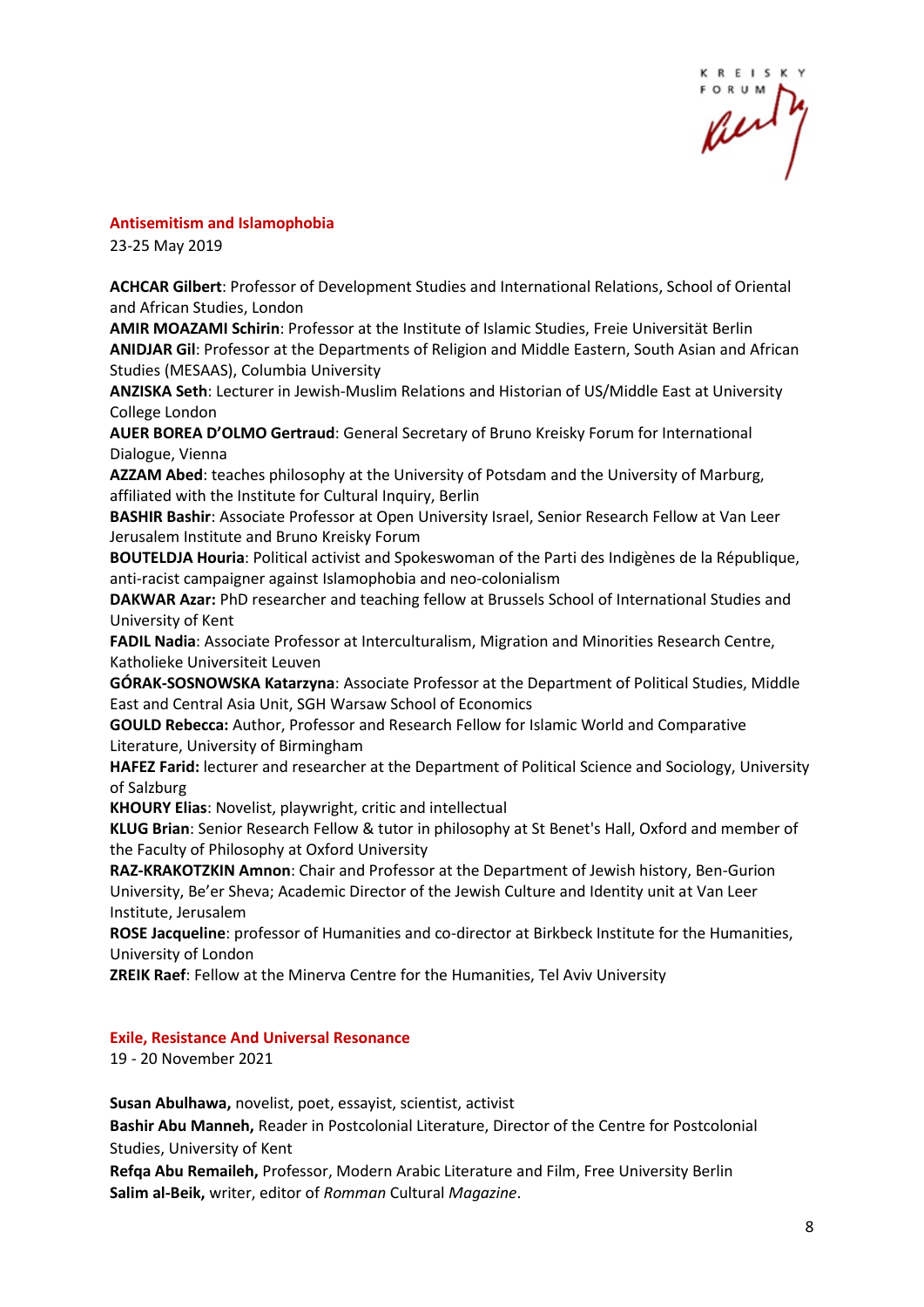**KREISK** 

# **Ghayath Al-Madhoun,** poet

**Gil Anidjar,** Professor in the Departments of Religion and the Department of Middle Eastern, South Asian, and African Studies (MESAAS), Columbia University

**Gertraud Auer Borea d'Olmo,** Secretary General, Bruno Kreisky Forum

**Bashir Bashir,** Associate professor of political theory at the Open University of Israel and a senior research fellow at the Van Leer Jerusalem Institute

**Leila Farsakh,** Chair and Associate Professor of Political Science, College of Liberal Arts, University of Massachusetts, Boston

**Reem Ghanayem,** translator and researcher of Arabic and English literature

**Nathalie Handal,** writer

**Ala Hlehel,** writer, editor of Qadita

**Elias Khoury,** writer and journalist, Majallat al-Dirasat al-Filastiniyya (Shu'un Filastiniyya)

**Jumana Manna,** artist

**Lina Meruane,** writer

**Mahmoud Muna,** Educational Bookshop, Jerusalem

**Iyas Nasser,** poet and researcher of pre- and early Islamic, Classical and Modern Arabic literature **Yehouda Shenhav,** sociologist, critical theorist, and professor at University of Tel Aviv

**Raif Zreik,** Literary Critic, Jurist and Scholar, Lecturer at Ono Academic College, Co-Director of the Minerva Humanities Center at Tel Aviv University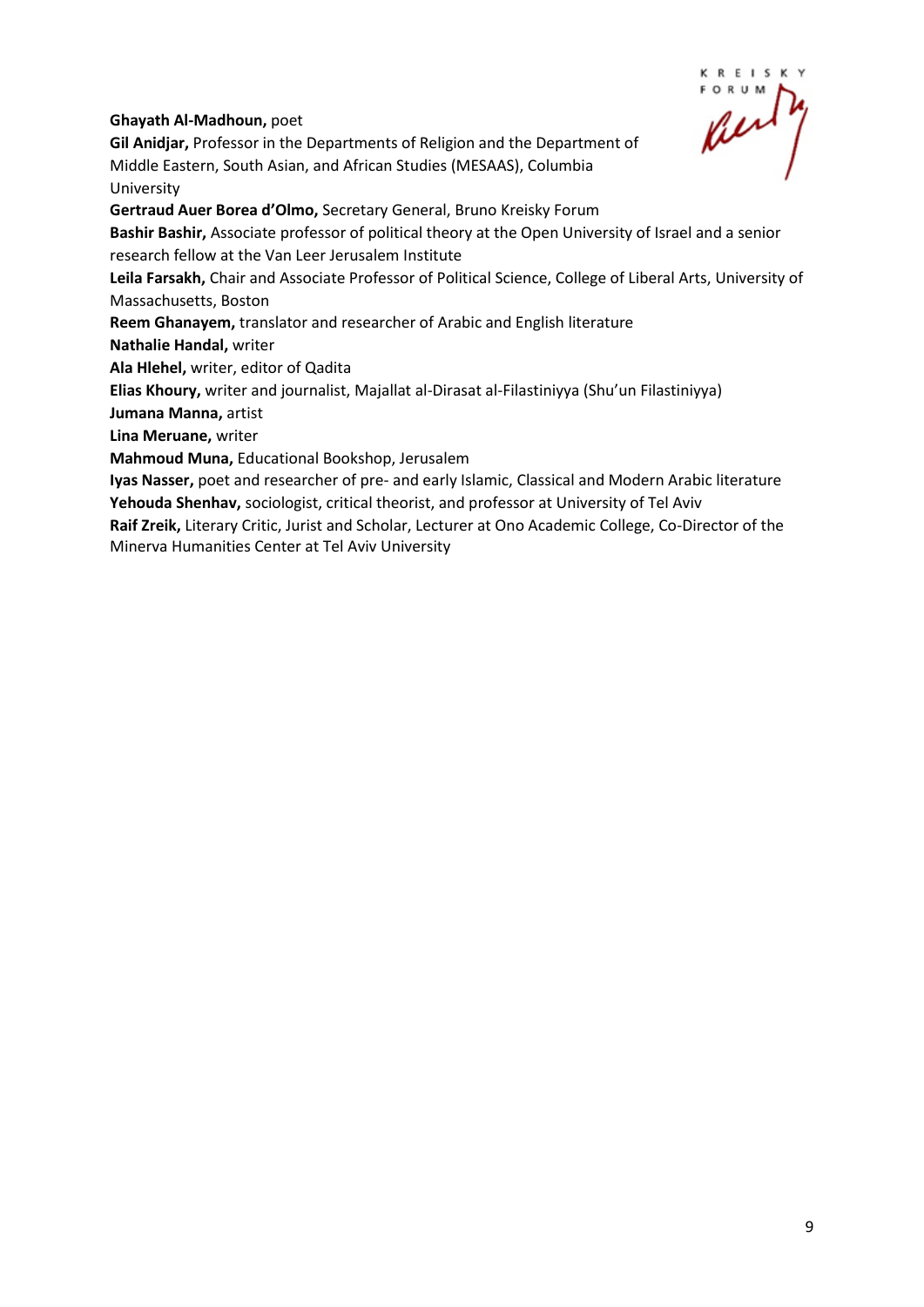R E I S K

# **II. BOOK TALKS: THE ARAB AND JEWISH QUESTIONS: GEOGRAPHIES OF ENGAGEMENT IN PALESTINE AND BEYOND**

#### **Vienna Book Talk**

Webinar, organized by Bruno Kreisky Forum in cooperation with Central European University 25 January 2021

**Bashir Bashir**, Associate professor in the Department of Sociology, Political Science, and Communication at the Open University of Israel, a senior research fellow at the Van Leer Jerusalem Institute and at the Bruno Kreisky Forum.

**Alon Confino**, Pen Tishkach Chair of Holocaust Studies, Departments of History and of Jewish and Near Eastern Studies, Director, Institute for Holocaust, Genocide, and Memory Studies, University of Massachusetts, Amherst.

**Leila Farsakh**, Associate professor of political science at the University of Massachusetts Boston.

**Aziz Al-Azmeh** University Professor Emeritus and Distinguished Visiting Professor at the Central European University, Vienna.

Moderator: **Nadia Al-Bagdadi**, Professor of History at Central European University, Vienna Chair: **Gertraud Borea d'Olmo**, Secretary General, Bruno Kreisky Forum, Vienna

#### **Oxford University Book Talk**

Webinar organised by St. Antony´s College, University of Oxford 10 February 2021 **Leila Farsakh**, University of Massachusetts Boston **Bashir Bashir**, Open University of Israel **Amal Ghazal**, Simon Fraser University **Brian Klug**, Faculty of Philosophy, University of Oxford **Hadeel Abu Hussein**, Faculty of Law, University of Oxford Chair: **Yaacov Yadgar**, Stanley Lewis Professor of Israel Studies, School of Interdisciplinary Area Studies, Oxford University

#### **Columbia University Book Talk**

Webinar organised by Columbia University

24 February 2021

**Bashir Bashir**, Open University of Israel

**Gil Anidjar**, Professor in the Departments of Religion and the Department of Middle Eastern, South Asian, and African Studies, Columbia University

**Leila Farsakh**, University of Massachusetts Boston

**Nadia Abu El-Haj**, Ann Olin Whitney Professor in the Departments of Anthropology at Barnard College and Columbia University, and Co-Director of the Center for Palestine Studies at Columbia. **Sherene Seikaly**, Associate Professor of History at the University of California, Santa Barbara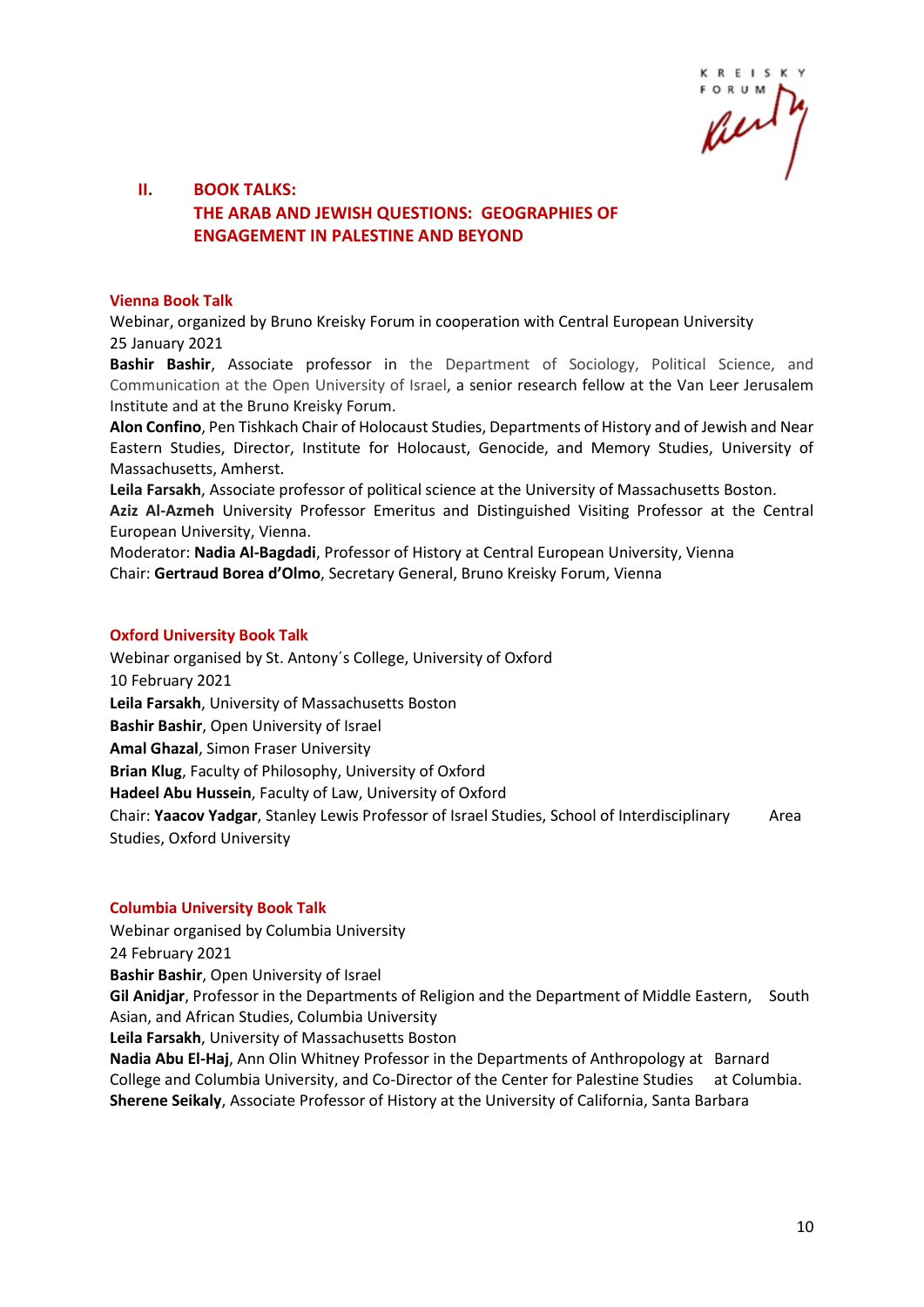# KREISK

### **Columbia Global Centers Book Talk**

Webinar organised by Columbia Global Centers 3 March 2021 **Peter Beinart**, Professor of Journalism and Political Science at the City University of New York. **Bashir Bashir**, Associate Professor in the Department of Sociology, Political Science, and Communication at the Open University of Israel **Leila Farsakh,** Associate Professor and Chair of the Department of Political Science at the University of Massachusetts Boston Chair: **Safwan M. Masri**, Professor, Executive Vice President for Global Centers and Global Development at Columbia University, Senior Research Scholar, Columbia's School of International and Public Affairs.

# **SOAS University of London Book Talk**

Webinar organised by the SOAS Middle East Institute and the Centre for Palestine Studies, SOAS 16 March 2021 **Leila Farsakh**, University of Massachusetts Boston **Bashir Bashir**, Open University of Israel **Yair Wallach**, SOAS Chairs: **Gilbert Achcar** and **Dina Matar**, SOAS

#### **Harvard University Book Talk**

Webinar organised by the Center for Middle Eastern Studies at Harvard University 24 March 2021 **Leila Farsakh**, University of Massachusetts Boston **Bashir Bashir**, Open University of Israel **Dirk Moses**, Frank Porter Graham Distinguished Professor of Global Human Rights History at the University of North Carolina at Chapel Hill Chair: **Derek Penslar**, William Lee Frost-Professor of Jewish History, Harvard University

#### **University of Manchester Book Talk**

Webinar organised by University of Manchester 5 May 2021 **Leila Farsakh**, University of Massachusetts Boston **Bashir Bashir**, Open University of Israel **Moshe Behar**, Associate Professor and Programme Director, Arabic & Middle Eastern Studies, University of Manchester **Nadia Fadil**, Associate Professor at the Interculturalism, Migration and Minorities Center (IMMRC), University of Leuven

# **Jüdisches Museum Hohenems Book Talk**

16 November 2021 **Bashir Bashir**, Open University of Israel **Hanno Loewy**, Direktor des JMH **Gertraud Borea d´Olmo**, Bruno Kreisky Forum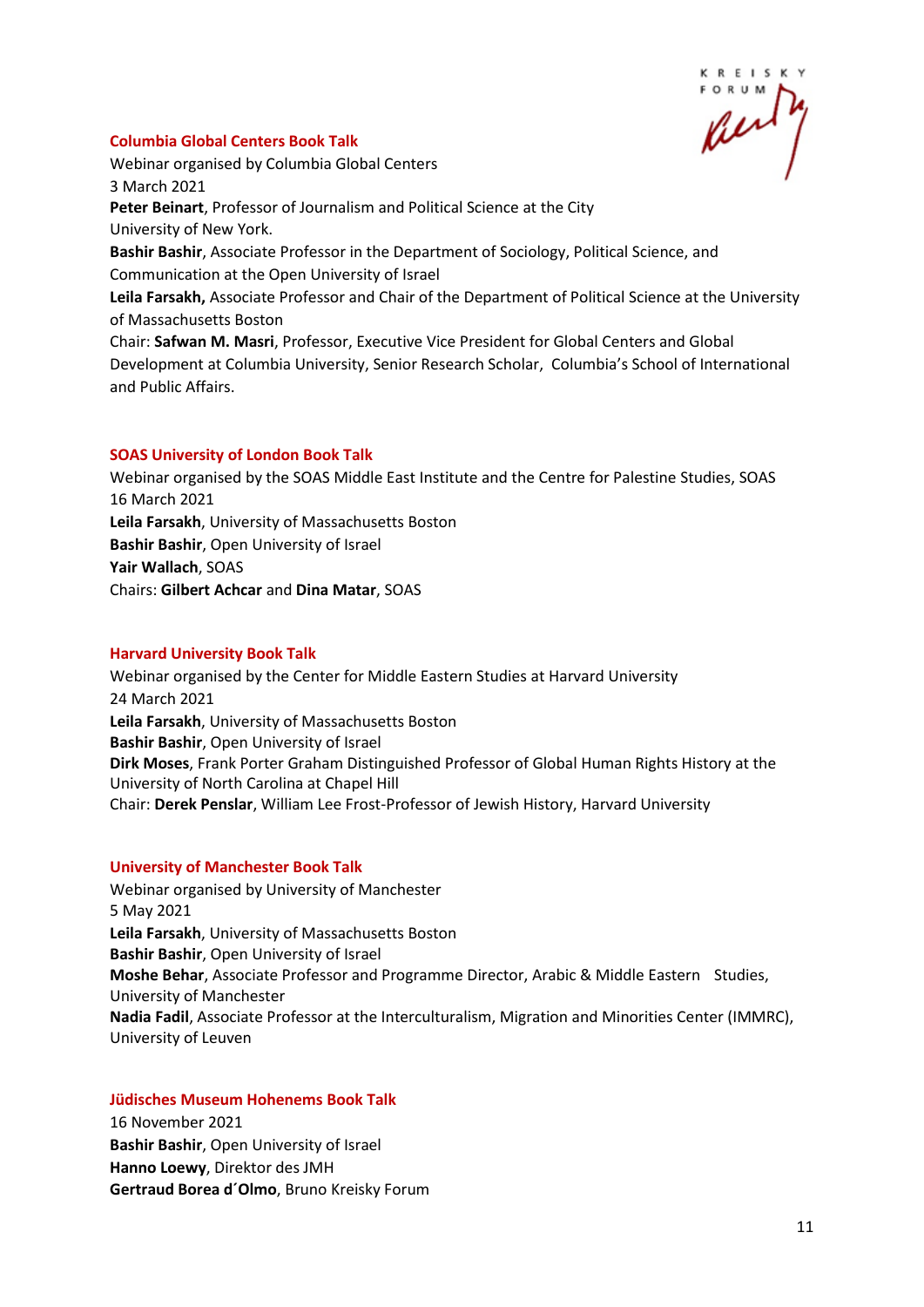

# **III. ALTERNATIVES TO PARTITION RETHINKING ISRAEL/PALESTINE KREISKY-BRANDT-JERUSALEM SYMPOSIUM**

# **Phase 1: LECTURES followed by discussion by Bashir Bashir**

**CONTEMPORARY TRENDS IN ISRAELI AND PALESTINIAN POLITICS – NO NEED TO RETHINK** *Online Symposium, Session 1;* in cooperation with the Willy Brandt Center in Jerusalem 12 April 2021

**CIVIC VERSUS ETHNO-CULTURAL NATIONALISM AND MAJORITY VERSUS MINORITY** *Online Symposium, Session 2,* in cooperation with the Willy Brandt Center in Jerusalem 3 May 2021

# **CRITICAL REFLECTIONS ON THE RECENT DEVELOPMENTS IN PALESTINE/ISRAEL**

*Online Symposium, SPECIAL,* in cooperation with the Willy Brandt Center in Jerusalem 26 May 2021

# **THE RIGHT TO NATIONAL SELF-DETERMINATION AND SOVEREIGNTY STATIST INTERPRETATION VERSUS FEDERALISM**

*Online Symposium, Session 3,* in cooperation with the Willy Brandt Center in Jerusalem 31 May 2021

#### **LIBERAL DEMOCRACY (ONE PERSON – ONE VOTE) AND BINATIONALISM IN ISRAEL/PALESTINE**

*Online Symposium, Session 4*, in Cooperation with the Willy Brandt Center in Jerusalem 14 June 2021

# **Phase 2: CONVERSATIONS by Bashir Bashir with guests**

#### **THE HOLOCAUST AND THE NAKBA**

**Bashir Bashir and Amos Goldberg**, Associate Professor at the Department of Jewish History and Contemporary Jewry and a Fellow at the Research Institute of Contemporary Jewry at The Hebrew University of Jerusalem.

*Online Symposium, Session 1, in cooperation with the Willy Brandt Center in Jerusalem* 4 October 2021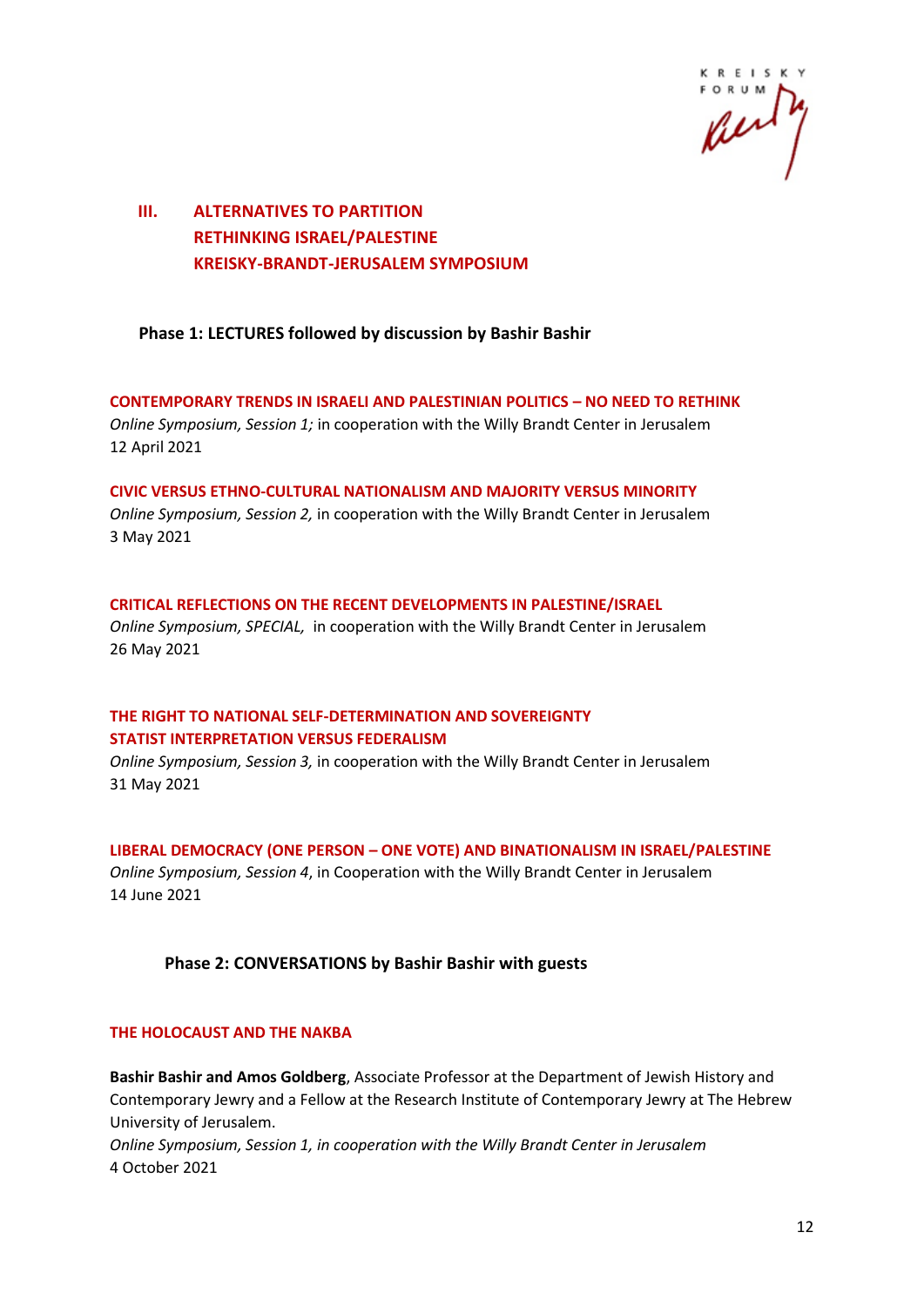K R E I S K Y **FORUM** fu

#### **ON CONFEDERATION IN ISRAEL/PALESTINE AND WHEN SETTLERS BECOME NATIVE**

**Raef Zreik**, Literary Critic, Jurist and Scholar, Lecturer at Ono Academic College, Co-Director of the Minerva Humanities Center at Tel Aviv University *Online Symposium, Session 2, in cooperation with the Willy Brandt Center in Jerusalem* 8 November 2021

#### **THE MEZRAHI OPTION FOR DECOLONIZING ISRAEL/PALESTINE**

**Orly Noy,**-Editor at Local Call, Political Activist, Translator of Farsi Poetry and Prose. She is a member of B'Tselem's Executive Board and an Activist with the Balad Political Party *Online Symposium, Session 3, in cooperation with the Willy Brandt Center in Jerusalem* 6 December 2021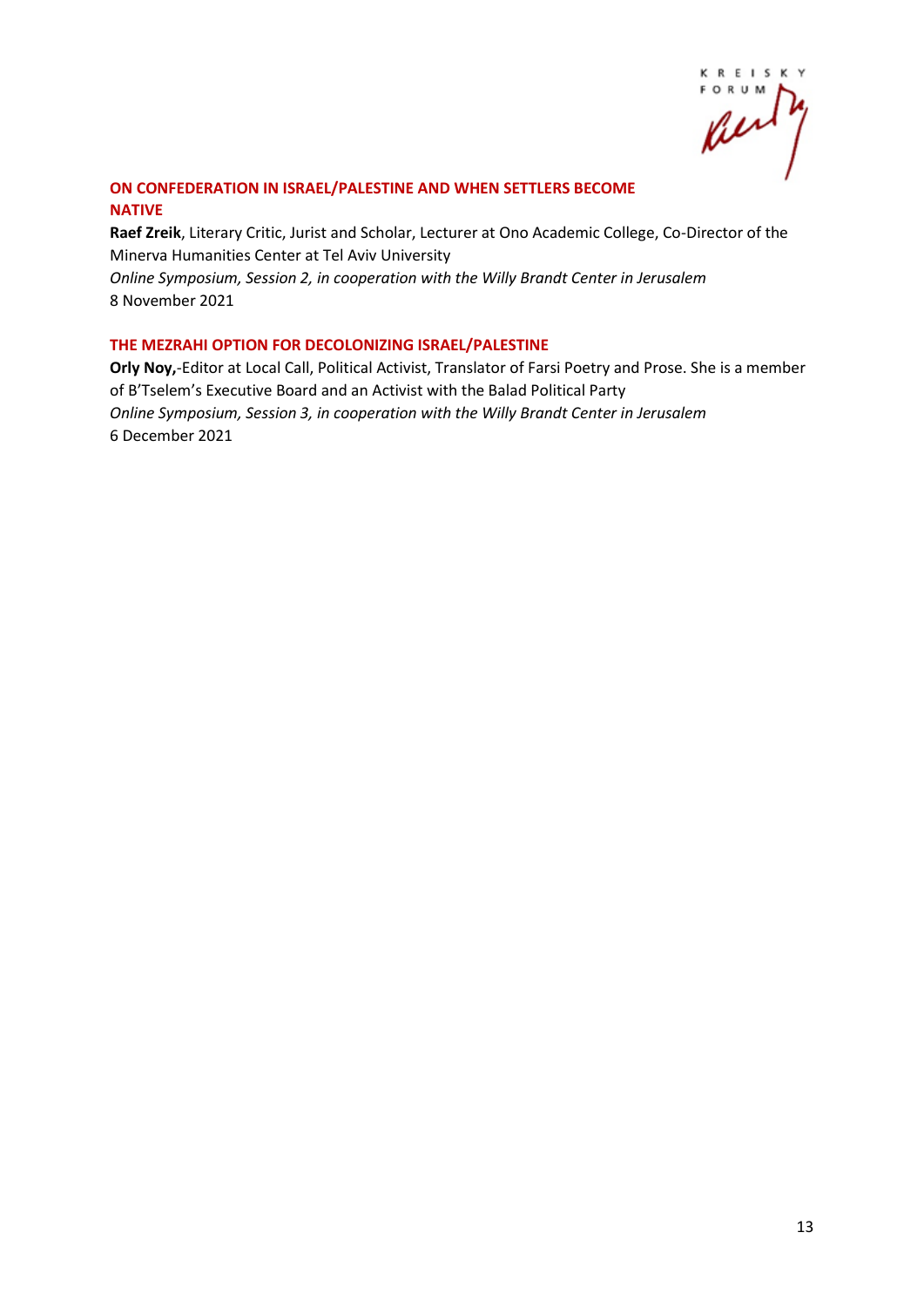

# **IV. PUBLIC LECTURES**

#### **2014**

#### **THE JEW, THE ARAB: A HISTORY OF THE ENEMY**

Public Lecture by **Gil Anidjar**, Assistant Professor in the Department of Middle East and Asian Languages and Cultures at Columbia University Moderator: Bashir Bashir, Fellow, Van Leer Institute, Jerusalem 6. Februar 2014

#### **BI-NATIONALISM IN ISRAEL/PALESTINE: REFLECTIONS ON EXILE AND RETURN**

Public Lecture by **Amnon Raz-Krakotzkin**, Ben-Gurion University Moderator: Bashir Bashir, Fellow, Van Leer Institute, Jerusalem 20. November 2014

#### **2015**

#### **THE SECOND ARAB AWAKENING AND THE BATTLE FOR PLURALISM**

Public Lecture by **Marwan Muasher,** Vice President for Studies at Carnegie, where he oversees research in Washington and Beirut on the Middle East Moderator: Bashir Bashir, Fellow, Van Leer Institute, Jerusalem 18 June 2015

#### **ORIENTALIST GENEALOGIES: THE SPLIT ARAB/JEW FIGURE REVISITED**

Public Lecture by **Ella Shohat,** Professor of Cultural Studies at New York University Moderator: Bashir Bashir, Fellow, Van Leer Institute, Jerusalem 19 November 2015

#### **2016**

# **TUNISIA'S TRANSITION TO DEMOCRACY: CHALLENGES AND PROSPECTS**

Public Lecture by **Mehrezia Labidi-Maiza,** currently member of the Tunisian Parliament and Head of the Committee for Women, Family, Children and the Elderly Affairs Welcome address and introduction: **Patricia Kahane**, President of Karl Kahane Foundation Moderator: Bashir Bashir, Fellow, Van Leer Institute, Jerusalem 2 June 2016

#### **BEING GERMAN, BECOMING A MUSLIM: RACE, RELIGION AND CONVERSION IN THE NEW EUROPE**

Public Lecture by **Esra Özyürek,** Associate Professor and Chair for Contemporary Turkish Studies at the European Institute, London School of Economics Welcome address and introduction: **Patricia Kahane**, President of Karl Kahane Foundation Moderator: Bashir Bashir, Fellow, Van Leer Institute, Jerusalem 1 December 2016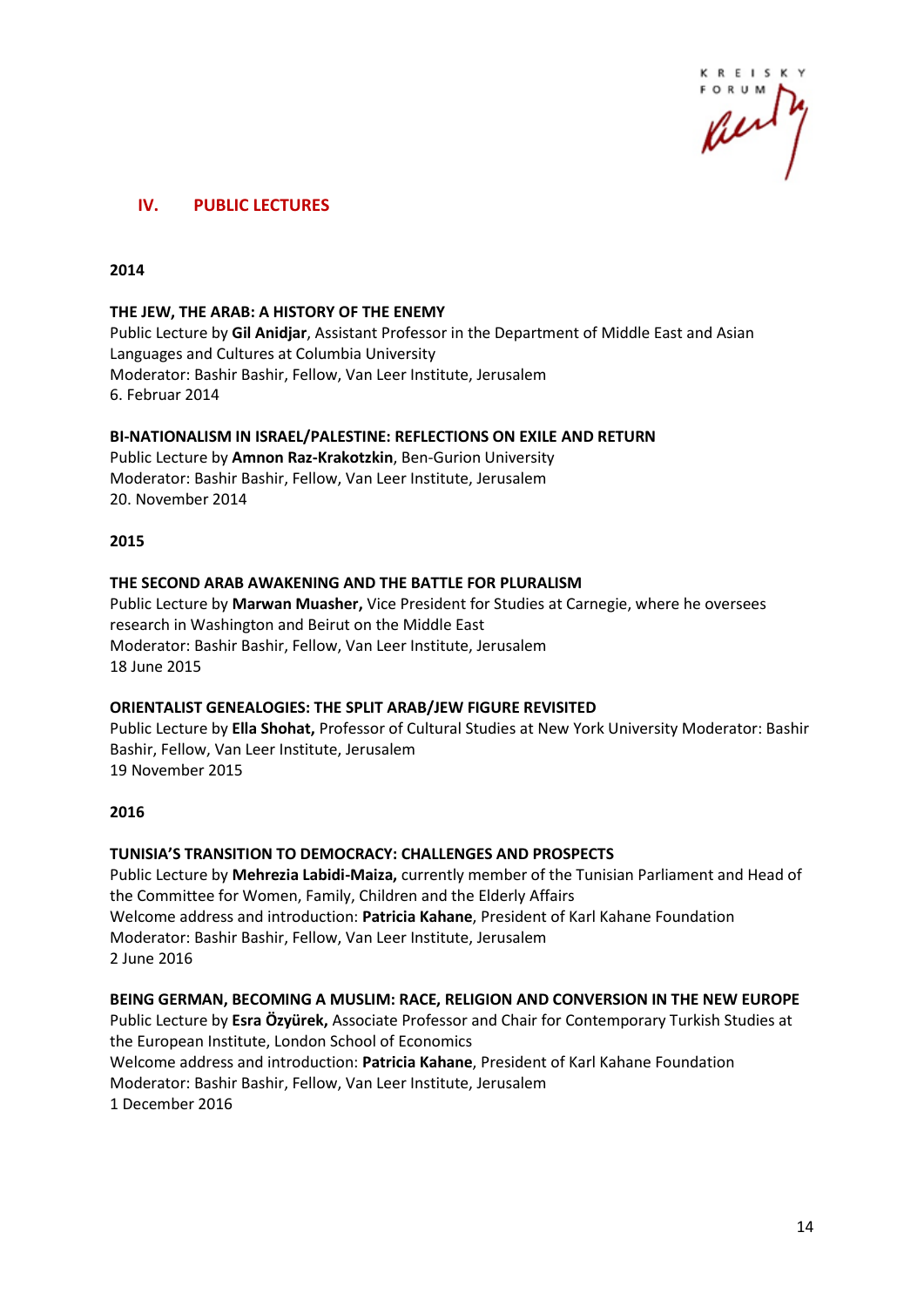**2017**



# **PARTITION – OCCUPATION – RETHINKING ISRAEL/PALESTINE 1947–1967– 2017**

Panel Discussion:

**Leila Farsakh,** political economist, Associate Professor of political science, University Massachussetts, Boston, USA

**Raef Zreik,** Fellow, Minerva Center for the Humanities, Tel Aviv University, Israel **Viola Raheb,** University of Vienna, Senior Fellow Bruno Kreisky Forum

**Amnon Raz-Krakotzkin**, Academic Director of the Jewish Culture and Identity Unit at Van Leer Institute, Jerusalem

**Moshe Behar**, PEARS, Senior Lecturer, Israeli and Middle East Studies, University of Manchester, GB Moderation: Bashir Bashir, Open University Israel, Van Leer Institute Jerusalem 22 June 2017

# **2018**

# **US POLICY AND THE QUESTION OF JERUSALEM**

Public lecture by **Rashid Khalidi**, Edward Said Professor of Arab Studies, Department of History, Columbia University

Moderation: Leila Farsakh, political economist, Associate Professor of political science, University Massachussetts, Boston, USA

8 February 2018

# **DEBATING "THE BASIC LAW: ISRAEL AS THE NATION-STATE OF THE JEWISH PEOPLE"**

**Raef Zreik**, Fellow at the Minerva Centre for the Humanities, Tel Aviv University **David Kretzmer**, Bruce W. Wayne Chair in International Law at the Faculty of Law of Hebrew University, Jerusalem

Moderation: Bashir Bashir, Associate Professor at Open University Israel, Senior Research Fellow at Van Leer Jerusalem Institute and Bruno Kreisky Forum

29 November 2018

# **2019**

# **PREVENTING PALESTINE: A POLITICAL HISTORY FROM CAMP DAVID TO OSLO**

Public Lecture by **Seth Anziska**, Mohamed S. Farsi-Polonsky Lecturer in Jewish-Muslim Relations at University College London, author

Moderation: Bashir Bashir, Associate Professor at Open University Israel, Senior Research Fellow at Van Leer Jerusalem Institute and Bruno Kreisky Forum 23 May 2019

**2021**

# **TELL ME THE END: SHORT TAKES ON BEING PALESTINIAN**

Life in a Country – The Luxuriance and Longing of Deracination

Introduction: **Bashir Bashir**

Key Note Speech: **Nathalie Handal**, French-American Poet and Writer; Professor at New York University Abu Dhabi

Moderator: **Refqa Abu-Remaileh**, Professor of Modern Arabic Literature and Film at the Department of Semitic and Arabic Studies at Freie Universität Berlin,

Principal Investigator, European Research Council (ERC) project, PalREAD-Country of Words 18 November 2021